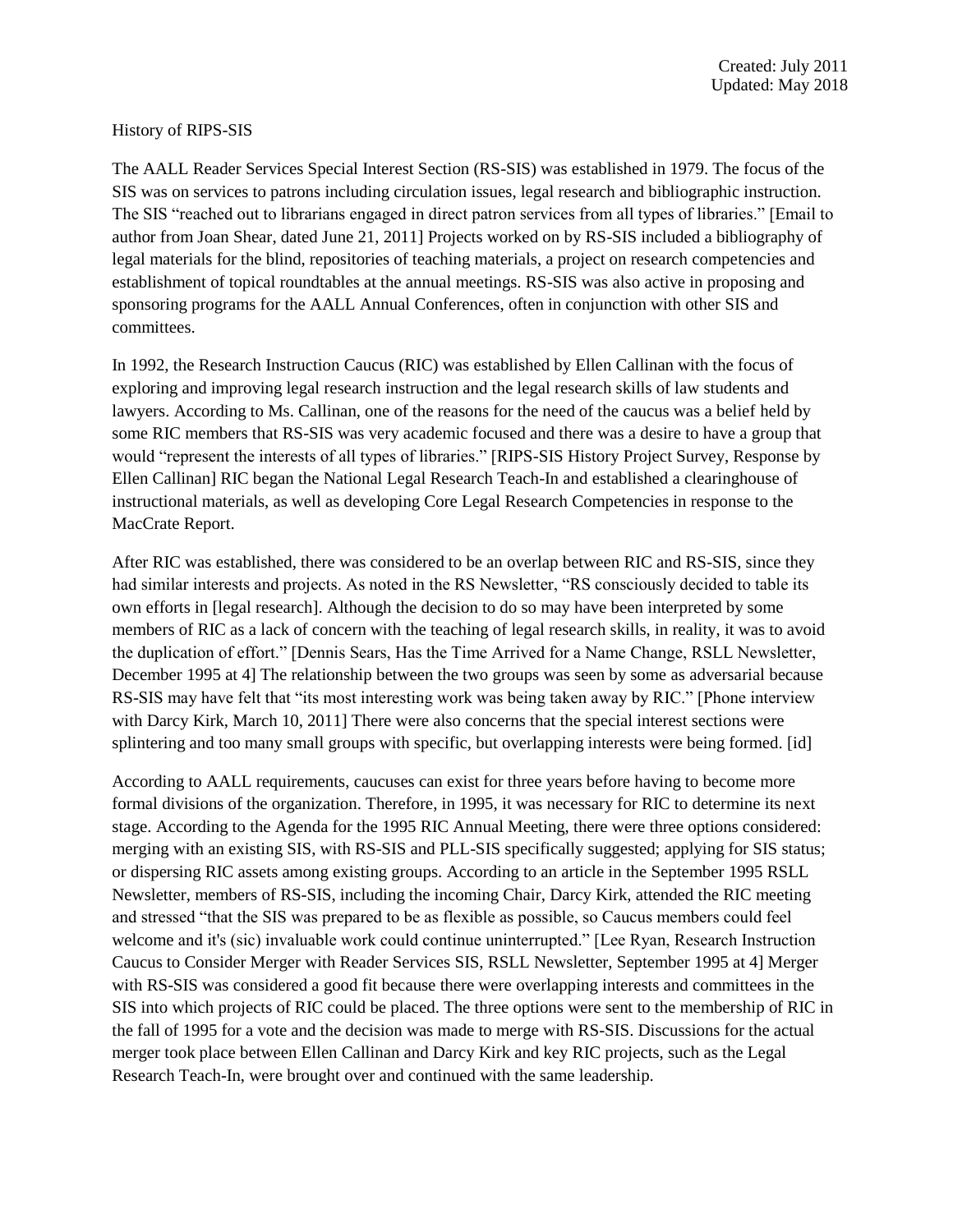One of the concerns expressed by members of RIC at the initial merger discussions during the 1995 annual meeting was the name Reader Services. It was thought to be outdated and would not accurately reflect the RIC's interests if the decision was made to merge. There was concern, not just among members of RIC, but also among existing members of RS-SIS, that the term 'reader services' had "become misinterpreted by general AALL membership." [Message from the Chair, RSLL Newsletter, September 1996 at 2] A few of the Newsletter's Message from the Chair solicited suggestions for a new name for the SIS. Some of the suggestions included User Services and Instruction, Research Services and Readers' Services and Research Instruction. In the end, Research Instructions and Patron Services was chosen because it best reflected the focus of the group. As stated by Duane Strojny in the Message from the Chair, "the name change truly reflects what our goal is: as a varied membership representing all types of libraries, we gather to discuss and implement programs that deal with legal research instruction and all areas of patron services including, but not limited to reference, circulation, interlibrary loan and document delivery." [Message from the Chair, RSLL Newsletter, September 1996 at 2] "The addition of the very academic phrase 'Patron Services' reflected the orientation of the former Reader Services SIS RIPS was expected to replace." [RIPS-SIS History Project Survey, Response by Ellen Callinan] In addition, Research Instructions and Patron Services "flowed better when the full name was spoken and the resulting acronym was catchy." [RIPS-SIS History Project Survey, Response by Gail Partin]

Following the merger, the RIC projects and committees were made part of existing SIS committees or developed into newly-created committees. RS-SIS created the Teach-In Committee, with co-chairs Karen Brunner and Gail Partin, to continue the work of the National Legal Research Teach-In, at that point in its fourth year. The RIC Clearinghouse continued and its maintenance was incorporated into the new Teach-In Committee. The [National Legal Research Teach-In](https://www.aallnet.org/ripssis/education-training/teach-in/https:/www.aallnet.org/ripssis/education-training/teach-in/) is a program that allows law librarians "the opportunity to share materials and ideas for legal research instruction. Each year the Teach-In committee creates a set of materials that can be used to design and advertise programs and events." [A Teach-In Retrospective –Tenth Anniversary Celebration! Call for Contributions, RIPS Law Librarian, Fall 2001 at 7] As stated on the Teach-In website, "by sharing the excellent resources designed by individual librarians, [the Teach-In can] empower all librarians to implement high quality training programs." With materials distributed each year for National Library Week, the Teach-In continues to be an active and important project of RIPS-SIS.

When RIC merged with RS-SIS, the [Core Legal Research Competencies](https://www.aallnet.org/ripssis/wp-content/uploads/sites/15/2018/01/RIPS-core.pdf) project "was in its early draft stages. [The RIPS-SIS Research Instruction Committee] completed the draft and submitted it to the AALL Board for approval." [RIPS-SIS History Project Survey, Response by Gail Partin] The draft of the Competencies was posted on the RIPS website and RIPS proposed a program for the Anaheim AALL annual meeting on the Competencies. While RIPS tried to get the report published through the AALL Publications Committee, as reported by Darcy Kirk, Chair of the Research Instruction Committee at the 2001 RIPS Business Meeting, AALL determined that having the Competencies available on the web was sufficient.

RIPS-SIS continued to develop new projects, such as a Student Training Manual for Circulation Desk Attendants and the Briefs in Law Librarianship. Spearheaded by Bobbie Studwell, the Briefs in Law Librarianship "was created to give authors a chance to write about topics of practical interest all librarians." [Bobbie Studwell, Become a "RIPS Writer, RIPS Law Librarian, Fall 2003 at 13] The Briefs